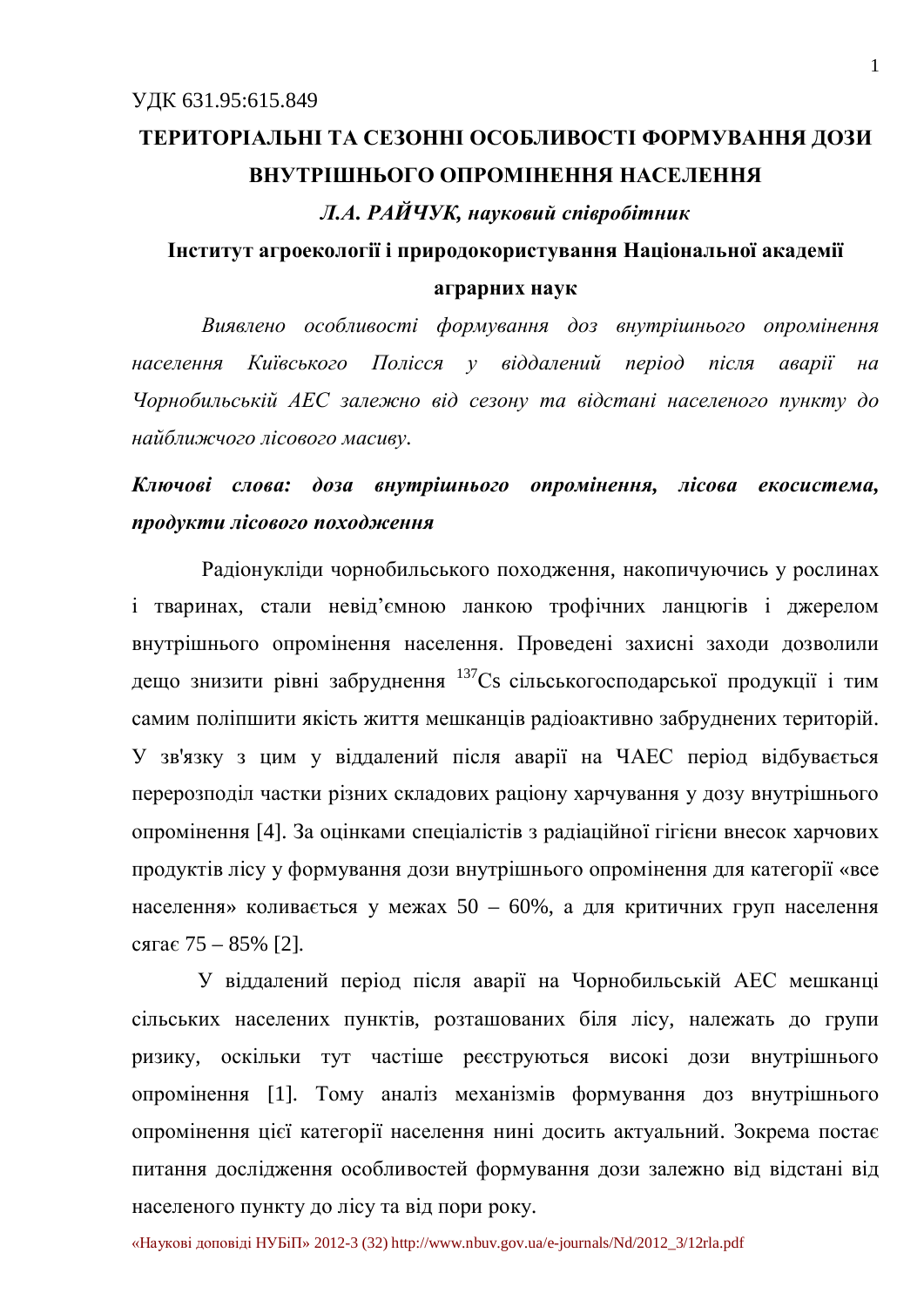МАТЕРІАЛИ ТА МЕТОДИ ДОСЛІДЖЕНЬ. Для з'ясування закономірностей формування дози внутрішнього опромінення населення обстежували мешканців населених пунктів Поліського та Макарівського районів Київської області восени та навесні впродовж 2006–2010 рр. за допомогою лічильника випромінювання людини. Контингент обстеження випадковий. Для обстеження населені пункти групували за їх відстанню до лісового масиву – до 2,5 км та понад 2,5 км. Порівнювали два населених пункти, розташовані в IV зоні радіоактивного забруднення, які мають ідентичні грунтово-кліматичні умови та щільність забруднення ґрунту. Внесок лісової складової в дозу внутрішнього опромінювання мешканців населених пунктів, розташованих на відстані до 2,5 км. від лісового масиву, може перевищити 45 – 55%. Населені пункти, відстань яких до найближчого лісового масиву перевищує 2,5 км, зазнають незначного впливу лісу на дозу внутрішнього опромінювання населення, тому і внесок лісової продукції в цей показник тут не перевищує  $30\%$  [3].

Так одержували статистичні сукупності значення дози внутрішнього опромінення населення. Експериментальні дані обробляли методами математичної статистики. При цьому значення дози розглядали як випадкову величину і для аналізу використовували елементи теорії випадкових функцій. З'ясовували вид закону розподілу дози внутрішнього опромінення населення, середнє арифметичне зважене, медіану, стандартне відхилення, коефіцієнт варіації і коефіцієнт асиметрії. На підставі цих показників експериментальні дані апроксимували диференціальними функціями таких законів розподілу випадкових величин: логарифмічно нормального і нормального. Статистичну надійність апроксимації оцінювали за критерієм Пірсона. На підставі виявленого виду закону розподілу та аналізу динаміки статистичних показників розподілу робили припущення або висновки про механізм формування дози внутрішнього опромінення людей.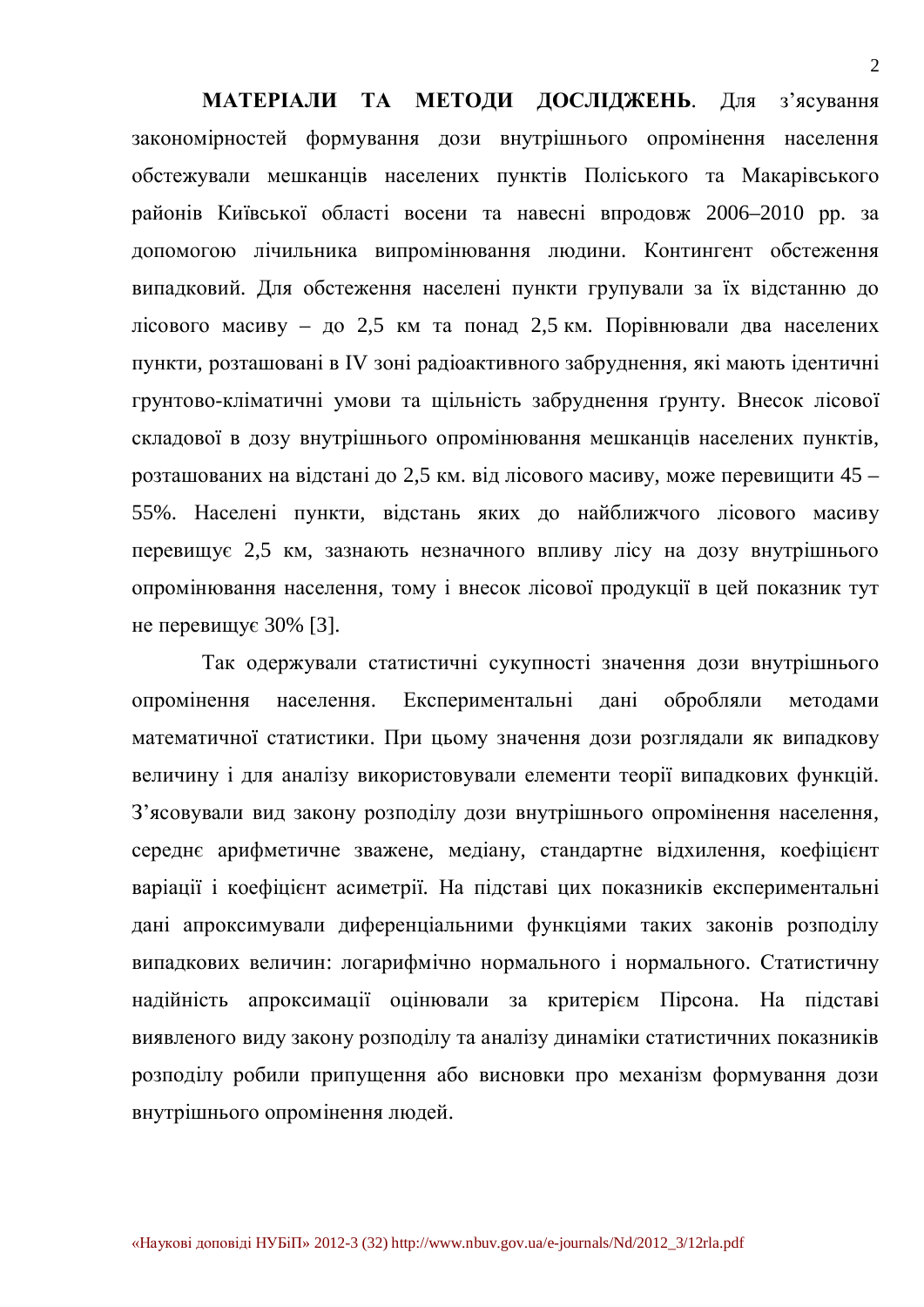РЕЗУЛЬТАТИ ДОСЛІДЖЕНЬ. На рисунку наведено апроксимацію експериментальних даних дози опромінення законами нормального розподілу та логарифмічно-нормального, а статистичні характеристики розподілу дози опромінення – в таблиці.



### Розподіл дози внутрішнього опромінення мешканців населених пунктів Поліського р-ну Київської області восени 2006 р.:

1 – експериментальні дані; 2 – нормальний розподіл дози опромінення; 3 – логарифмічно-нормальний розподіл дози опромінення

Розподіл доз внутрішнього опромінення мешканців обстежених населених пунктів краще (згідно з оцінкою за критерієм Пірсона) апроксимувався логарифмічно нормальним розподілом, аніж нормальним. Цей факт свідчить про те, що значення дози внутрішнього опромінення населення є результатом взаємодії певної кількості незалежних факторів, причому характер їхньої дії є мультиплікативним, тобто серед них є переважаючі. Це може бути як і відстань населеного пункту від лісового масиву, так і пора року.

Проведений нами аналіз розподілу доз внутрішнього опромінення мешканців Київського Полісся показав явне зростання цього показника восени порівняно з весняним періодом. Так, середнє значення дози внутрішнього опромінення тіла людини <sup>137</sup>Сs загалом у Поліському районі восени порівняно з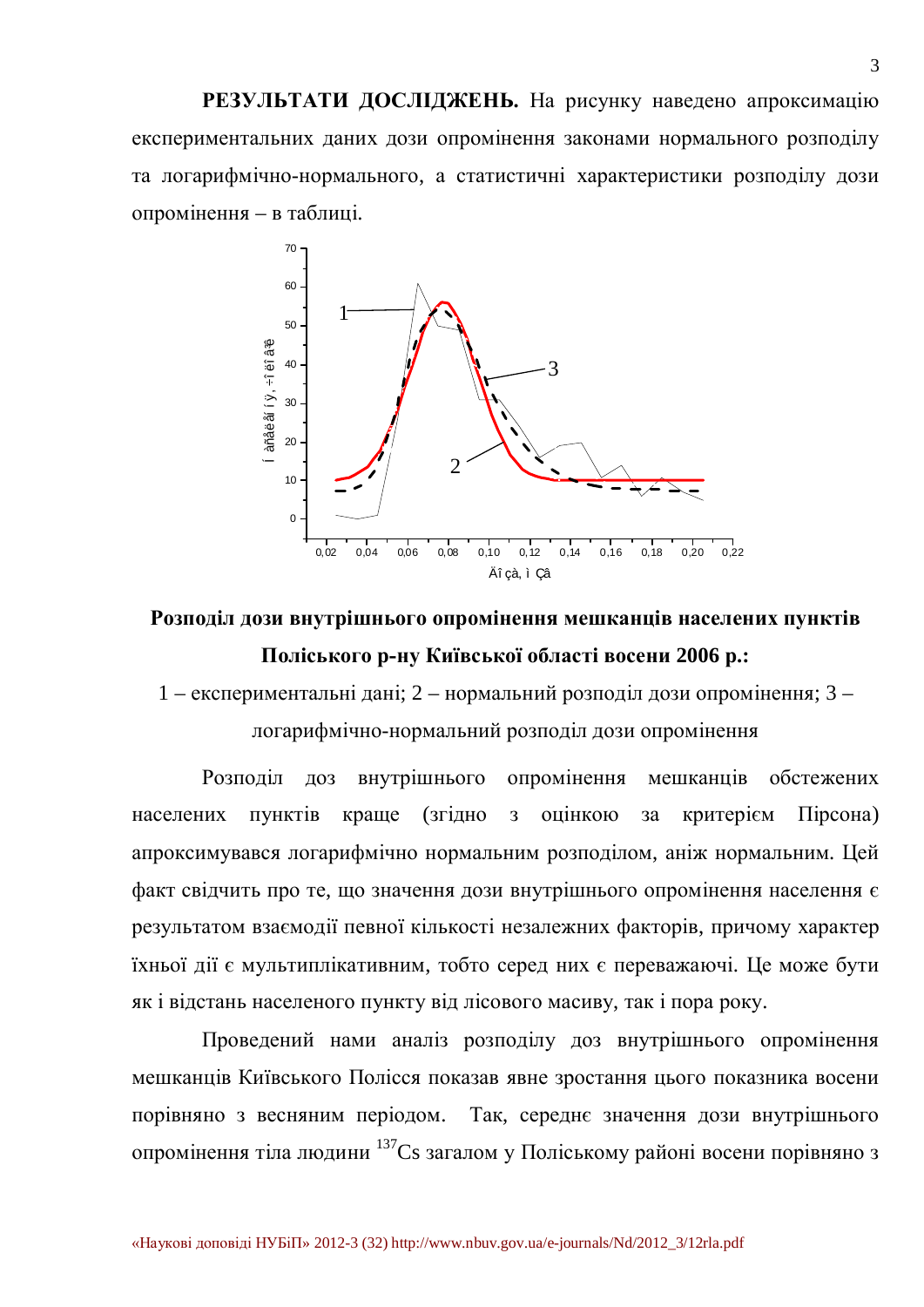весною збільшилось у 1,5 раза (див. таблицю), у той час як медіанне значення зросло у 1,3 раза.

| Показник                     | Період обстеження, сезон |              | Відстань від лісу до  |       |
|------------------------------|--------------------------|--------------|-----------------------|-------|
|                              |                          |              | населеного пункту, км |       |
|                              | весна                    | <b>ОС1НЬ</b> | >2,5                  | <2,5  |
| Середнє арифметичне, мЗв/рік | 0,076                    | 0,101        | 0,118                 | 0,129 |
| Коефіцієнт варіації, %       | 43,7                     | 37,0         | 74,4                  | 61,3  |
| Коефіцієнт асиметрії         | 0,627                    | 0,937        | 0,497                 | 0,306 |
| Медіана, мЗв/рік             | 0,070                    | 0,090        | 0,087                 | 0,078 |

Статистичні показники розподілу додаткової дози внутрішнього **ипромінення населення Поліського р-ну Київської обл.** 

Це свідчить як про зростання індивідуальних доз внутрішнього опромінення у переважної більшості обстежених, так і про збільшення кількості осіб з аномально високими рівнями опромінення. Останнє можна пояснити традиційним для регіону зростанням в осінній період споживання продуктів лісового походження, насамперед грибів. А також тим, що максимальні дози додаткового опромінення зазвичай фіксуються у мисливців та членів їхніх сімей, які з початком мисливського сезону споживають дичину.

Вищий коефіцієнт варіації доз внутрішнього опромінення для населених пунктів, розташованих від найближчих лісових масивів на відстані понад 2.5 км, свідчить про вплив більшої кількості факторів на формування окремих одиниць сукупності даних, оскільки чим більше різноманіття умов, які впливають на показник, тим більша його варіація. Зменшення коефіцієнта варіації для значень доз опромінення восени у населених пунктах Поліського рну загалом – наслідок тіснішого групування сукупності навколо медіани, тобто більшої вирівняності дози опромінення. Зростання коефіцієнта асиметрії восени загалом для населених пунктів Поліського р-ну свідчить про зростання значення сезону як переважаючого чинника формування дози внутрішнього опромінення.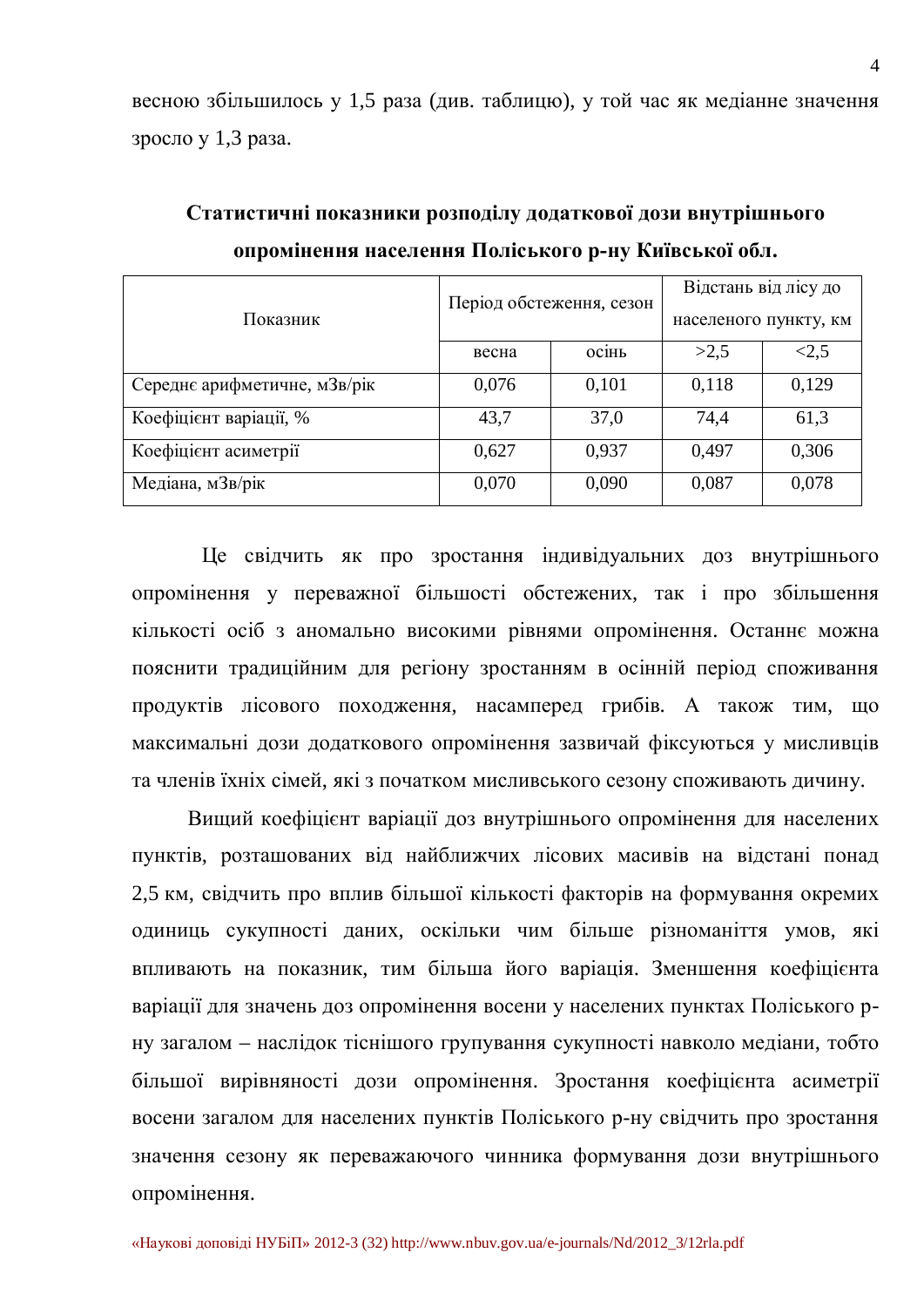Аналіз територіальних та сезонних особливостей формування дози внутрішнього опромінення населення дали можливість констатувати зростання значень додаткових доз внутрішнього опромінення мешканців обстежених населених пунктів в осінній період порівняно з весняним. Це характерніше для населених пунктів, розташованих на порівняно невеликій відстані до найближчого лісового масиву. Мешканці населених пунктів, розташованих порівняно далеко (понад 2,5 км) від лісу як потенційного джерела радіоактивного забруднення, одержують у середньому нижчі дози внутрішнього опромінення, аніж мешканці населених пунктів, які розташовані ближче. Найімовірнішою причиною цього є те, що, як відомо, продукти лісового походження є вагомим компонентом раціону харчування мешканців прилеглих до лісових масивів населених пунктів.

Таким чином, результати досліджень показали залежність дози внутрішнього опромінювання сільських жителів від наявності лісових масивів, які прилягають до населених пунктів. Тому при оцінці додаткових доз внутрішнього опромінення мешканців радіоактивно забруднених територій доцільно враховувати відстань конкретного населеного пункту до найближчого лісового масиву, радіоекологічну характеристику останнього, а також внесок у структуру доз лісової компоненти.

Прийнятна апроксимація дози законом логарифмічно нормального розподілу свідчить про можливість подальшого зростання значень дози, оскільки цей закон описує сукупності, здатні до росту.

#### **ВИСНОВКИ**

1. У віддалений період після аварії на Чорнобильській АЕС лісові екосистеми залишаються важливим чинником формування додаткових доз внутрішнього опромінення населення Українського Полісся.

2. Вживання продуктів лісового походження, величина забруднення яких на території Українського Полісся часто перевищує допустимі рівні,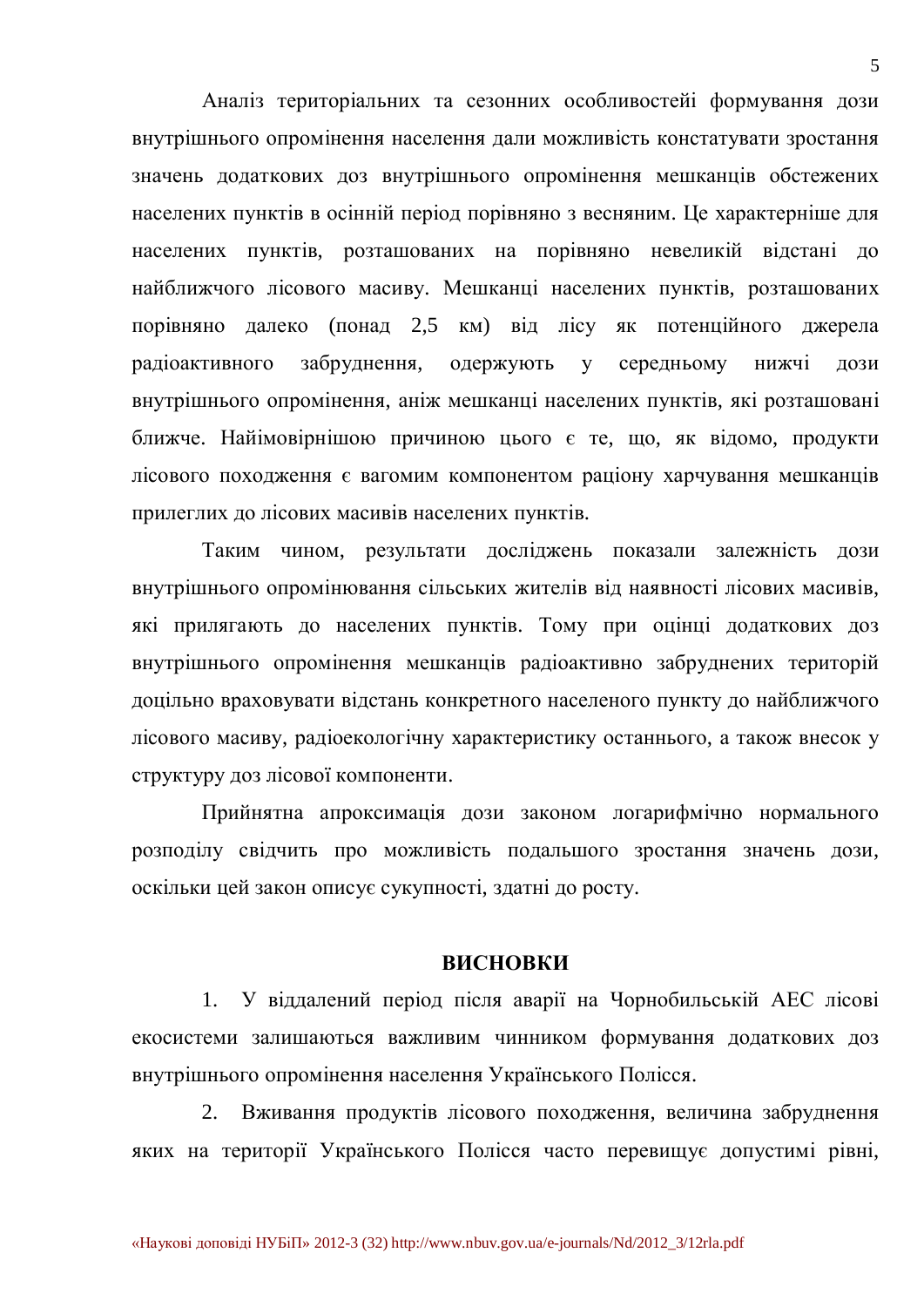навіть у невеликих кількостях зумовлює формування підвищених значень доз внутрішнього опромінення мешканців населених пунктів регіону.

3. Доза опромінення населення є результатом мультиплікативної дії певної кількості незалежних факторів, переважаючими з яких найімовірніше є сезонне споживання «дарів лісу» і відстань населеного пункту до найближчого лісового масиву.

#### СПИСОК ЛІТЕРАТУРИ:

1. Власова Н.Г. Статистический анализ результатов СИЧ-измерений для оценки дозы внутреннего облучения сельских жителей в отдаленный период после аварии на ЧАЭС / Н.Г. Власова, Д.Н. Дроздов, Л.А. Чунихин //Радиационная биология. Радиоэкология. – 2009. – Т. 49,  $N<sub>2</sub>4. - C. 397 - 406.$ 

2. Інформаційно-довідкові матеріали з питань подолання наслідків Чорнобильської катастрофи. – К.: Кабінет міністрів України, 2009.

3. Особливості формування доз зовнішнього та внутрішнього опромінення у сільського населення, що проживає в зоні безумовного відселення / [В.П. Славов, В.В. Борщенко, М.М. Кривий та ін.] // Вісник аграрної науки. – 2001. –  $\mathbb{N}^2$ 4. – С 86 – 89.

4. Формування дози внутрішнього опромінення населення Українського Полісся внаслідок споживання харчових продуктів лісового походження / [Г.М. Чоботько, Л.А. Райчук, Ю.М. Пісковий, І.І. Ясковець] // Агроекологічний журнал – 2011. – № 1 – С. 37 – 42.